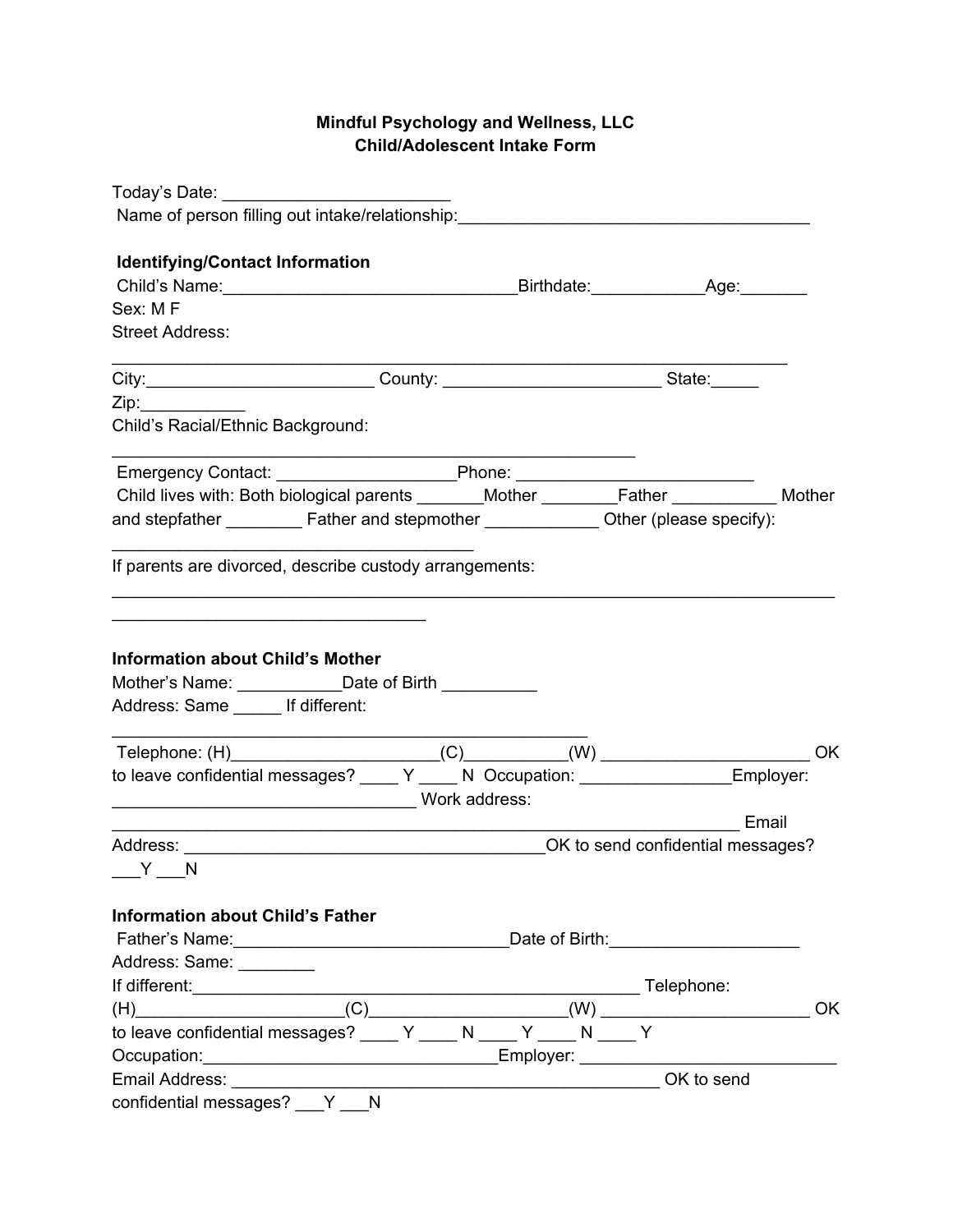#### **Other Family Members**

Please list your child's siblings, including any step siblings, in birth order and their ages.

#### **Counseling Concerns**

Describe briefly the problem which prompted you to seek counseling for your child at this time: \_\_\_\_\_\_\_\_\_\_\_\_\_\_\_\_\_\_\_\_\_\_\_\_\_\_\_\_\_\_\_\_\_\_\_\_\_\_\_\_\_\_\_\_\_\_\_\_\_\_\_\_\_\_\_\_\_\_\_\_\_\_\_\_\_\_\_\_\_\_\_\_\_\_\_\_

\_\_\_\_\_\_\_\_\_\_\_\_\_\_\_\_\_\_\_\_\_\_\_\_\_\_\_\_\_\_\_\_\_\_\_\_\_\_\_\_\_\_\_\_\_\_\_\_\_\_\_\_\_\_\_\_\_\_\_\_\_\_\_\_\_\_\_\_\_\_\_\_\_\_\_\_ \_\_\_\_\_\_\_\_\_\_\_\_\_\_\_\_\_\_\_\_\_\_\_\_\_\_\_\_\_\_\_\_\_\_\_\_\_\_\_\_\_\_\_\_\_\_\_\_\_\_\_\_\_\_\_\_\_\_\_\_\_\_\_\_\_\_\_\_\_\_\_\_\_\_\_\_

\_\_\_\_\_\_\_\_\_\_\_\_\_\_\_\_\_\_\_\_\_\_\_\_\_\_\_\_\_\_\_\_\_\_\_\_\_\_\_\_\_\_\_\_\_\_\_\_\_\_\_\_\_\_\_\_\_\_\_\_\_\_\_\_\_\_\_\_\_\_\_\_\_\_\_\_ \_\_\_\_\_\_\_\_\_\_\_\_\_\_\_\_\_\_\_\_\_\_\_\_\_\_\_\_\_\_\_\_\_\_\_\_\_\_\_\_\_\_\_\_\_\_\_\_\_\_\_\_\_\_\_\_\_\_\_\_\_\_\_\_\_\_\_\_\_\_\_\_\_\_\_\_

\_\_\_\_\_\_\_\_\_\_\_\_\_\_\_\_\_\_\_\_\_\_\_\_\_\_\_\_\_\_\_\_\_\_\_\_\_\_\_\_\_\_\_\_\_\_\_\_\_\_\_\_\_\_\_\_\_\_\_\_\_\_\_\_\_\_\_\_\_\_\_\_\_\_\_\_

\_\_\_\_\_\_\_\_\_\_\_\_\_\_\_\_\_\_\_\_\_\_\_\_\_\_\_\_\_\_\_\_\_\_\_\_\_\_\_\_\_\_\_\_\_\_\_\_\_\_\_\_\_\_\_\_\_\_\_\_\_\_\_\_\_\_\_\_\_\_\_\_\_\_\_\_

\_\_\_\_\_\_\_\_\_\_\_\_\_\_\_\_\_\_\_\_\_\_\_\_\_\_\_\_\_\_\_\_\_\_\_\_\_\_\_\_\_\_\_\_\_\_\_\_\_\_\_\_\_\_\_\_\_\_\_\_\_\_\_\_\_\_\_\_\_\_\_\_\_\_\_\_ \_\_\_\_\_\_\_\_\_\_\_\_\_\_\_\_\_\_\_\_\_\_\_\_\_\_\_\_\_\_\_\_\_\_\_\_\_\_\_\_\_\_\_\_\_\_\_\_\_\_\_\_\_\_\_\_\_\_\_\_\_\_\_\_\_\_\_\_\_\_\_\_\_\_

\_\_\_\_\_\_\_\_\_\_\_\_\_\_\_\_\_\_\_\_\_\_\_\_\_\_\_\_\_\_\_\_\_\_\_\_\_\_\_\_\_\_\_\_\_\_\_\_\_\_\_\_\_\_\_\_\_\_\_\_\_\_\_\_\_\_\_\_\_\_\_\_\_\_\_\_

\_\_\_\_\_\_\_\_\_\_\_\_\_\_\_\_\_\_\_\_\_\_\_\_\_\_\_\_\_\_\_\_\_\_\_\_\_\_\_\_\_\_\_\_\_\_\_\_\_\_\_\_\_\_\_\_\_\_\_\_\_\_\_\_\_\_\_\_\_\_\_\_\_\_\_\_

\_\_\_\_\_\_\_\_\_\_\_\_\_\_\_\_\_\_\_\_\_\_\_\_\_\_\_\_\_\_\_\_\_\_\_\_\_\_\_\_\_\_\_\_\_\_\_\_\_\_\_\_\_\_\_\_\_\_\_\_\_\_\_\_\_\_\_\_\_\_\_\_\_\_\_\_

When did the problem appear? **Example 2018** appear? when the problem got better or disappeared?\_\_\_\_\_\_\_\_\_\_\_\_\_\_\_\_\_\_\_\_\_\_\_\_

 $\mathcal{L}_\mathcal{L} = \{ \mathcal{L}_\mathcal{L} = \{ \mathcal{L}_\mathcal{L} = \{ \mathcal{L}_\mathcal{L} = \{ \mathcal{L}_\mathcal{L} = \{ \mathcal{L}_\mathcal{L} = \{ \mathcal{L}_\mathcal{L} = \{ \mathcal{L}_\mathcal{L} = \{ \mathcal{L}_\mathcal{L} = \{ \mathcal{L}_\mathcal{L} = \{ \mathcal{L}_\mathcal{L} = \{ \mathcal{L}_\mathcal{L} = \{ \mathcal{L}_\mathcal{L} = \{ \mathcal{L}_\mathcal{L} = \{ \mathcal{L}_\mathcal{$ 

What do you think helped?

Are there other people who helped your child or you cope with the problem?

\_\_\_\_\_\_\_\_\_\_\_\_\_\_\_\_\_\_\_\_\_\_\_\_\_\_\_\_\_\_\_\_\_\_\_\_\_\_\_\_\_\_\_\_\_\_\_\_\_\_\_\_\_\_\_\_

Describe when the problem has been especially bad.\_\_\_\_\_\_\_\_\_\_\_\_\_\_\_\_\_\_\_\_\_\_\_\_\_\_\_\_\_\_\_\_\_\_\_\_

Are there other people who play a major role in causing this problem or making it worse?\_\_\_\_\_\_\_\_\_\_\_\_\_\_\_\_\_\_\_\_\_\_\_\_\_\_\_\_\_\_\_\_\_\_\_\_\_\_\_\_\_\_\_\_\_\_\_\_\_\_\_\_\_\_\_\_\_\_\_\_\_\_\_\_\_\_\_\_\_\_

Is there anything else you would like your counselor to know at this time?

Has your child had any previous counseling? If yes, where and by whom?

#### **Developmental History**

\_\_\_\_\_\_\_\_\_\_\_\_\_\_\_\_\_\_

|          | Were there any complications surrounding your child's birth? Yes |  | ____ No____ If yes, please |  |
|----------|------------------------------------------------------------------|--|----------------------------|--|
| describe |                                                                  |  |                            |  |

\_\_\_\_\_\_\_\_\_\_\_\_\_\_\_\_\_\_\_\_\_\_\_\_\_\_\_\_\_\_\_\_\_\_\_\_\_\_\_\_\_\_\_\_\_\_\_\_\_\_\_\_\_\_\_\_\_\_\_\_\_\_\_\_\_\_\_\_\_\_\_\_\_\_\_\_ \_\_\_\_\_\_\_\_\_\_\_\_\_\_\_\_\_\_\_\_\_\_\_\_\_\_\_\_\_\_\_\_\_\_\_\_\_\_\_\_\_\_\_\_\_\_\_\_\_\_\_\_\_\_\_\_\_\_\_\_\_\_\_\_\_\_\_\_\_\_\_\_\_\_\_\_

Were developmental milestones normal? (walking, talking, toilet training)Yes\_\_\_ No If no, then please  $\textbf{describe}\textcolor{red}{\overbrace{\phantom{a}}\textbf{describe}\textcolor{red}{\overbrace{\phantom{a}}\textbf{describe}\textcolor{red}{\overbrace{\phantom{a}}\textbf{describe}\textcolor{red}{\overbrace{\phantom{a}}\textbf{desche}\textcolor{red}{\overbrace{\phantom{a}}\textbf{desche}\textcolor{red}{\overbrace{\phantom{a}}\textbf{desche}\textcolor{red}{\overbrace{\phantom{a}}\textbf{desche}\textcolor{red}{\overbrace{\phantom{a}}\textbf{desche}\textcolor{red}{\overbrace{\phantom{a}}\textbf{desche}\textcolor{red}{\overbrace{\phantom{a}}\textbf{desche}\textcolor{red$ 

\_\_\_\_\_\_\_\_\_\_\_\_\_\_\_\_\_\_\_\_\_\_\_\_\_\_\_\_\_\_\_\_\_\_\_\_\_\_\_\_\_\_\_\_\_\_\_\_\_\_\_\_\_\_\_\_\_\_\_\_\_\_\_\_\_\_\_\_\_\_\_\_\_\_\_\_ \_\_\_\_\_\_\_\_\_\_\_\_\_\_\_\_\_\_\_\_\_\_\_\_\_\_\_\_\_\_\_\_\_\_\_\_\_\_\_\_\_\_\_\_\_\_\_\_\_\_\_\_\_\_\_\_\_\_\_\_\_\_\_\_\_\_\_\_\_\_\_\_\_\_\_\_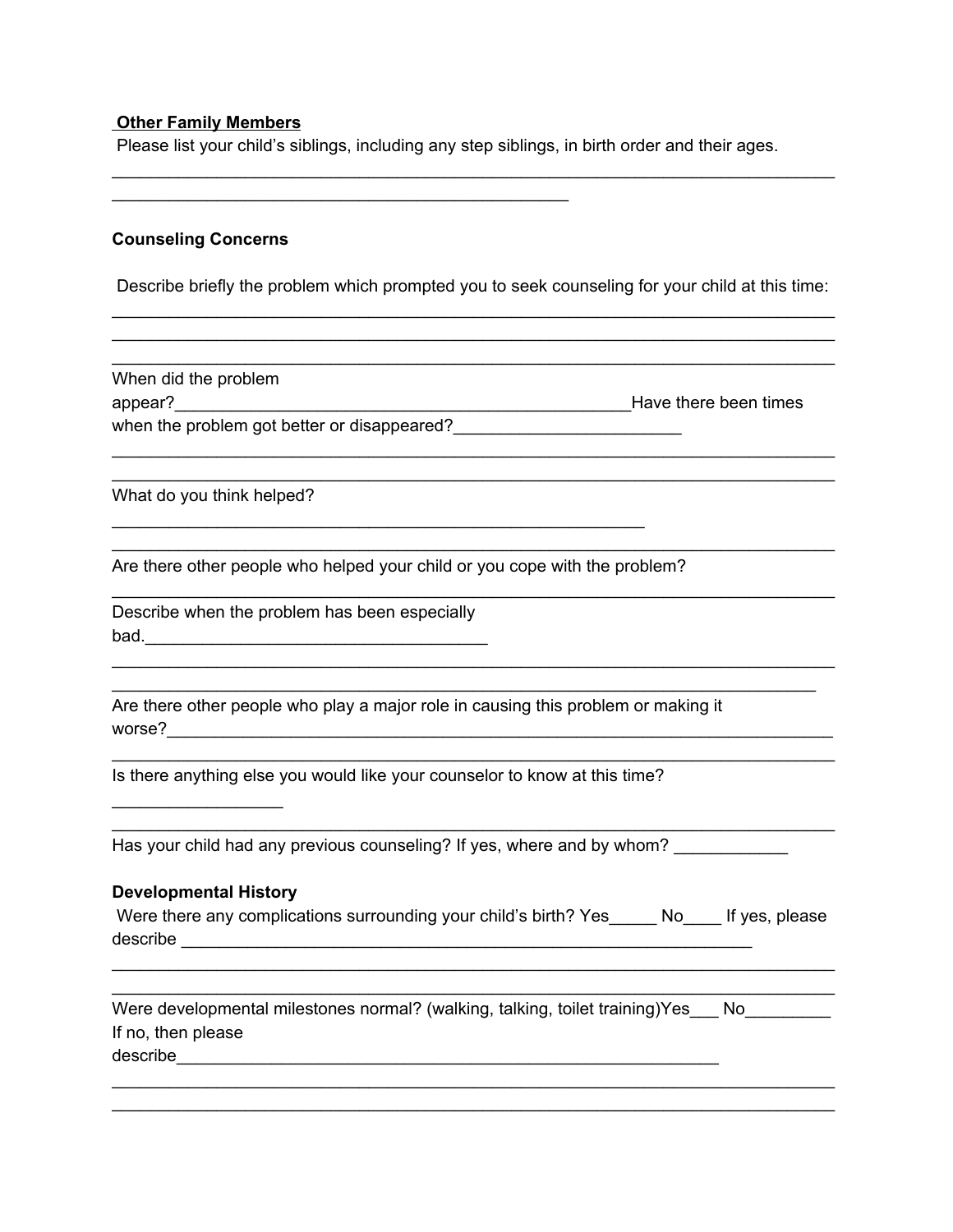List your child's sicknesses, operations, and injuries. Indicate age when occurred and describe severity. Pay special attention to head injuries and any time your child was unconscious, had convulsions, a high fever or hospitalization:

\_\_\_\_\_\_\_\_\_\_\_\_\_\_\_\_\_\_\_\_\_\_\_\_\_\_\_\_\_\_\_\_\_\_\_\_\_\_\_\_\_\_\_\_\_\_\_\_\_\_\_\_\_\_\_\_\_\_

| List current medical problems                                                                                                                                                       |                                                                                                 |                                |       |
|-------------------------------------------------------------------------------------------------------------------------------------------------------------------------------------|-------------------------------------------------------------------------------------------------|--------------------------------|-------|
|                                                                                                                                                                                     |                                                                                                 |                                |       |
| Is child currently taking any prescription medications? Yes_____ No_____ If yes, please list:<br>Name of drug ______Dosage________ For what condition? __________Who prescribed it? |                                                                                                 |                                |       |
| When was your child's last physical exam?                                                                                                                                           |                                                                                                 | Name of primary care physician |       |
|                                                                                                                                                                                     |                                                                                                 |                                |       |
| <b>Academic/School Information</b>                                                                                                                                                  |                                                                                                 |                                |       |
| Name of School child attends                                                                                                                                                        |                                                                                                 |                                |       |
|                                                                                                                                                                                     |                                                                                                 |                                |       |
| Letter that your child ever repeated a grade?<br>The Mass your child ever repeated a grade?<br>The Mass your child ever repeated a grade?                                           |                                                                                                 |                                | Which |
| one?_________________________What kind of grades does your child                                                                                                                    |                                                                                                 |                                |       |
| get?                                                                                                                                                                                | Does your child have any learning                                                               |                                |       |
| difficulties? If so, please specify.                                                                                                                                                |                                                                                                 |                                |       |
| Describe your child's behavior at                                                                                                                                                   |                                                                                                 |                                |       |
| Describe your child's personality at school (example: shy, outgoing, friendly, active).                                                                                             |                                                                                                 |                                |       |
| How easily does your child make friends?                                                                                                                                            | Mow do your child's teachers describe example and walking How do your child's teachers describe |                                |       |
|                                                                                                                                                                                     |                                                                                                 |                                |       |
| What kinds of extracurricular activities does your child participate in? ___________________________                                                                                |                                                                                                 |                                |       |
|                                                                                                                                                                                     |                                                                                                 |                                |       |

\_\_\_\_\_\_\_\_\_\_\_\_\_\_\_\_\_\_\_\_\_\_\_\_\_\_\_\_\_\_\_\_\_\_\_\_\_\_\_\_\_\_\_\_\_\_\_\_\_\_\_\_\_\_\_\_\_\_\_\_\_\_\_\_\_\_\_\_\_\_\_\_\_\_\_\_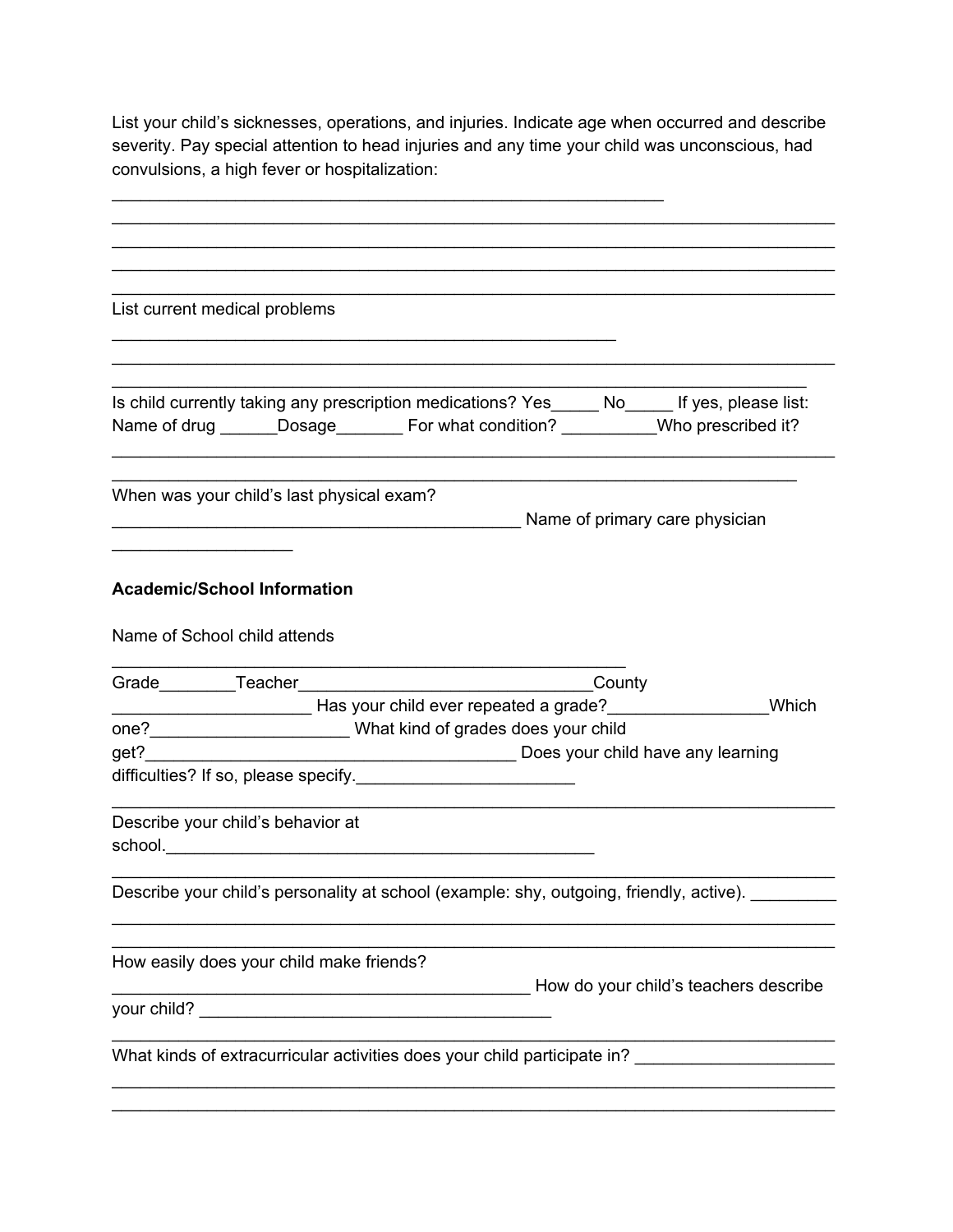Describe what your child likes to do for fun at home.

 $\overline{\phantom{a}}$  ,  $\overline{\phantom{a}}$  ,  $\overline{\phantom{a}}$  ,  $\overline{\phantom{a}}$  ,  $\overline{\phantom{a}}$  ,  $\overline{\phantom{a}}$  ,  $\overline{\phantom{a}}$  ,  $\overline{\phantom{a}}$  ,  $\overline{\phantom{a}}$  ,  $\overline{\phantom{a}}$  ,  $\overline{\phantom{a}}$  ,  $\overline{\phantom{a}}$  ,  $\overline{\phantom{a}}$  ,  $\overline{\phantom{a}}$  ,  $\overline{\phantom{a}}$  ,  $\overline{\phantom{a}}$ 

| Spiritual Background Religious affiliation of your family (if any): |                                  |
|---------------------------------------------------------------------|----------------------------------|
|                                                                     | Does your child regularly attend |
| religious services? Y N Where?                                      | What role does                   |
| spirituality have in your child's life?                             |                                  |

\_\_\_\_\_\_\_\_\_\_\_\_\_\_\_\_\_\_\_\_\_\_\_\_\_\_\_\_\_\_\_\_\_\_\_\_\_\_\_\_\_\_\_\_\_\_\_\_\_\_\_\_\_\_\_\_\_\_\_\_\_\_\_\_\_\_\_\_\_\_\_\_\_\_\_\_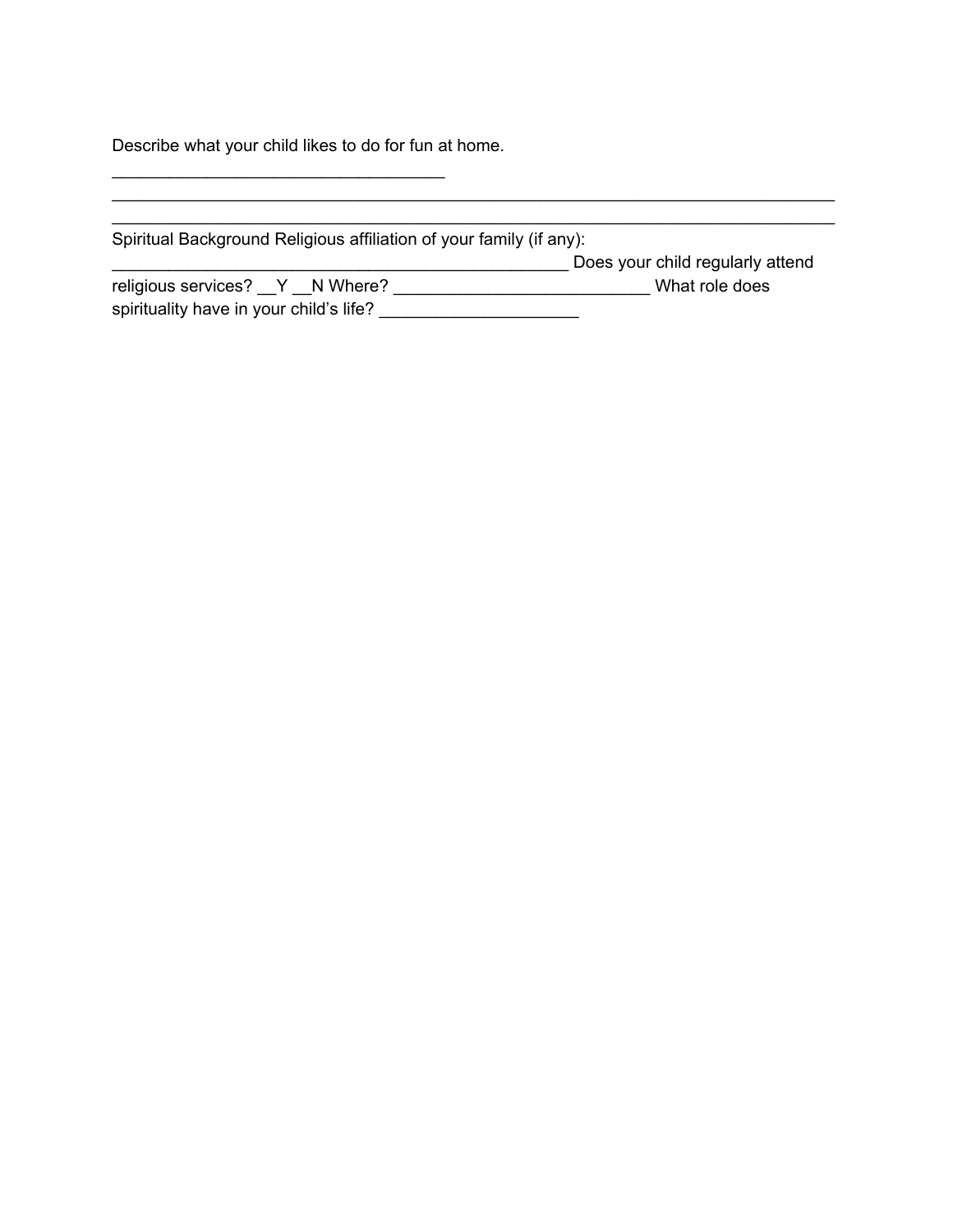## **MINDFUL PSYCHOLOGY AND WELLNESS, LLC Authorization for Treatment and/or Counseling and Notification of Client Rights**

I understand that my (my child's) admission to Mindful Psychology and Wellness, LLC, is on a voluntary basis, and I understand and accept the consequences of treatment as explained to me. I have read and understand my rights as listed below, along with the accompanying orientation:

I (my child) have the right to be served without discrimination as to age, sex, race, creed, color or national origin.

I (my child) have the right to have the nature of treatment and any specific risks involved carefully explained to me.

I (my child) have the right to participate in the plans for treatment, goals at intake and throughout treatment.

I (my child) have the right to confidentiality. Except as required by law, no information, written or verbal, concerning me (my child) shall be released or requested without a dated, signed, and witnessed statement made by me authorizing the clinic to do so. The statement of authorization shall indicate by name whom, what specific information, and for what purpose this information will be transmitted. I have the right to be notified if services requested cannot be provided. Each request for services shall be acknowledged by the clinic, and if services cannot be provided I will be notified what other resources might be available. I can be discharged if services cannot be provided for my condition, if I am not cooperative in the treatment, or if my behaviors are disruptive to the therapy or to the clinic, or for non-payment of fees.

I have the right to communicate freely with my attorney and/or private physician and have information about my treatment made available to them upon my written request/authorization.

No medication may be administered except upon the order of a physician.

I (my child) have the right to an individualized treatment plan and periodic review to determine progress. I have the right to ethical treatment by my therapist according to the ethical standards and ethical codes of his/her profession.

I am responsible for all payment of fees incurred and to inform the therapist of all that is essential for the therapist to perform services and work with me.

Expectations are that clients will come in for their scheduled appointments, talk about and actively attempt with the therapist to reduce their problems.

No seclusion or restraint is used. There is no smoking in the building. No illicit or licit drugs may be brought into the program unless prescribed by a physician or are OTC medications. No weapons may be brought into the premises unless by law enforcement who are required to do this.

When a child of divorced parents is involved in therapy, both parents have access to the child's record, regardless of custody, unless a particular parents rights have been revoked. Likewise, the parents (NOT the therapist) of a child in therapy will assume responsibility of communicating information to each other about therapy appointment days/times, transportation to appointments, etc. Generally speaking, the therapist preference is to obtain both custodial parent's consent for treatment in a divorce situation, rather than entering into a situation where one parent opposes his/her child's participation in treatment.

Therapists may decline taking on the role of therapist for a minor without consent of both parents. In emergencies, please contact your family physician, call 911 or go to the nearest emergency room. In Oakland County, Common Ground Crisis Center offers a 24 hour crisis phone line: 1-800-231-1127. You should also leave a message on our voicemail at (248) 716-9025 and we will do our best to return your call as soon as possible. However, you should not wait for us to return your phone call. As a private practice, we are unable to provide emergency crisis intervention.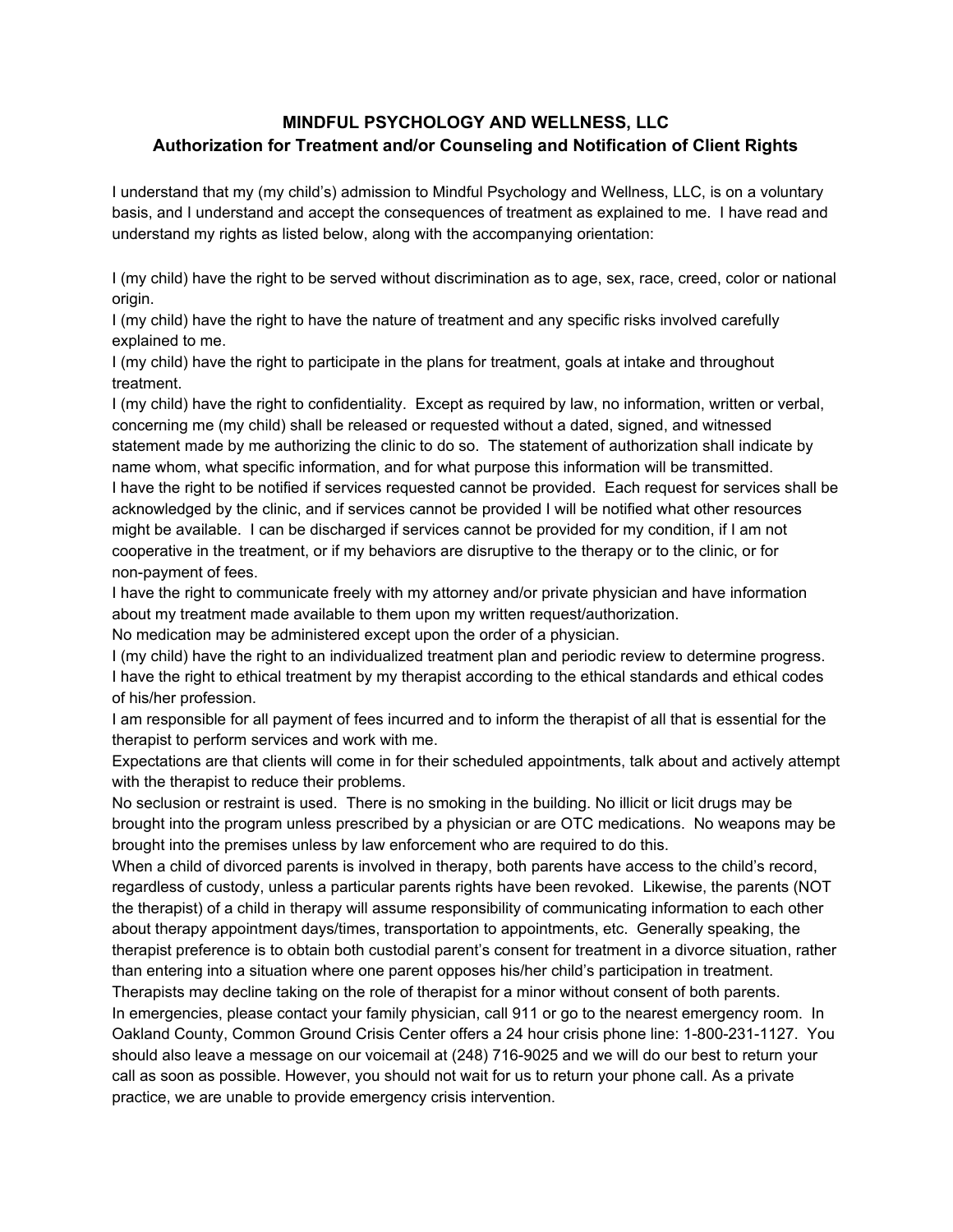The laws and standards of our profession require that we keep Protected Health Information (PHI) about you in your Clinical Record. You may examine and/or receive a copy of your Clinical Record, if you request it in writing. Because these are professional records, they can be misinterpreted and/or upsetting to untrained readers. For this reason, we recommend that you initially review them in your therapist's presence, or have them forwarded to another mental health professional so you can discuss the contents. Patients under 18 years of age who are not emancipated and their parents should be aware that the law may allow parents to examine their child's treatment records. It is usually the policy at Mindful Psychology and Wellness, LLC to request an agreement from any patient between 14 and 18 and his/her parents allowing the therapist to share general information with parents about the progress of treatment and the child's attendance at scheduled sessions. Since children and teens benefit from an expectation of some privacy, we try to limit details of content that is shared in therapy sessions, but we will share progress in treatment, as well as notify parents of any risks of harm. We include parents in treatment for the benefit of the child.

At Mindful Psychology and Wellness, we attempt (when clinically indicated) to coordinate care between our staff and other health care providers, such as your Primary Care Physician. When we communicate with other healthcare providers, we communicate basic information, such as diagnosis, medications, or treatment recommendations. This communication is only done with your written consent.

| Relationship to Patient:<br>Express the contract of the contract of the contract of the contract of the contract of the contract of the contract of the contract of the contract of the contract of the contract of the contract |
|----------------------------------------------------------------------------------------------------------------------------------------------------------------------------------------------------------------------------------|
| Witness (person coordinating services) Microsoft Contract Contract Contract Contract Contract Contract Contract Contract Contract Contract Contract Contract Contract Contract Contract Contract Contract Contract Contract Co   |
| Date:                                                                                                                                                                                                                            |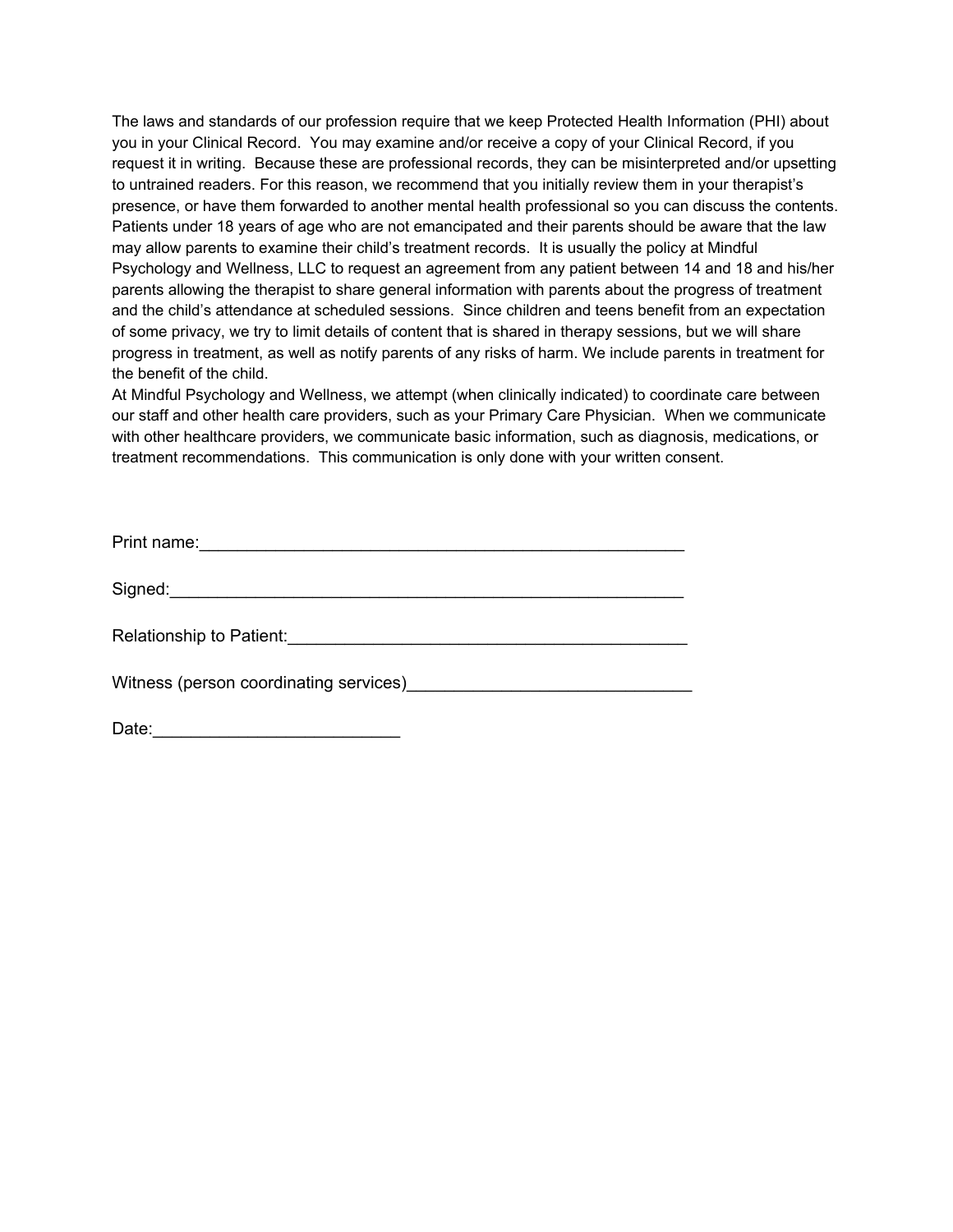## **Mindful Psychology and Wellness, LLC BEHAVIORAL HEALTH CARE AND PRIMARY CARE PHYSICIAN COORDINATION OF CARE FORM**

| <b>Patient Name</b>           | DOB:       |
|-------------------------------|------------|
| <b>Primary Care Physician</b> |            |
| <b>Address for PCP</b>        |            |
| <b>Phone number</b>           | Fax number |

**I, the above named patient, authorize Mindful Psychology and Wellness, LLC, and my PCP to exchange information regarding my mental health treatment and medical treatment for coordination of care purposes, including information relating to diagnosis, testing, or treatment. I understand that I may revoke this authorization at any time by written notice.**

**\_\_\_\_\_\_\_\_\_\_\_\_\_\_\_\_\_\_\_\_\_\_\_\_\_\_\_\_\_\_\_\_\_\_\_\_\_\_\_\_\_\_\_\_\_\_\_\_\_\_\_\_\_\_\_\_\_\_\_\_\_\_\_\_\_\_\_\_\_\_\_\_\_\_\_\_**

**Please select one: \_\_\_\_\_\_\_\_\_ I authorize communication with my PCP \_\_\_\_\_\_\_\_\_ I do not authorize communication with my PCP**

**Signature of Patient Date**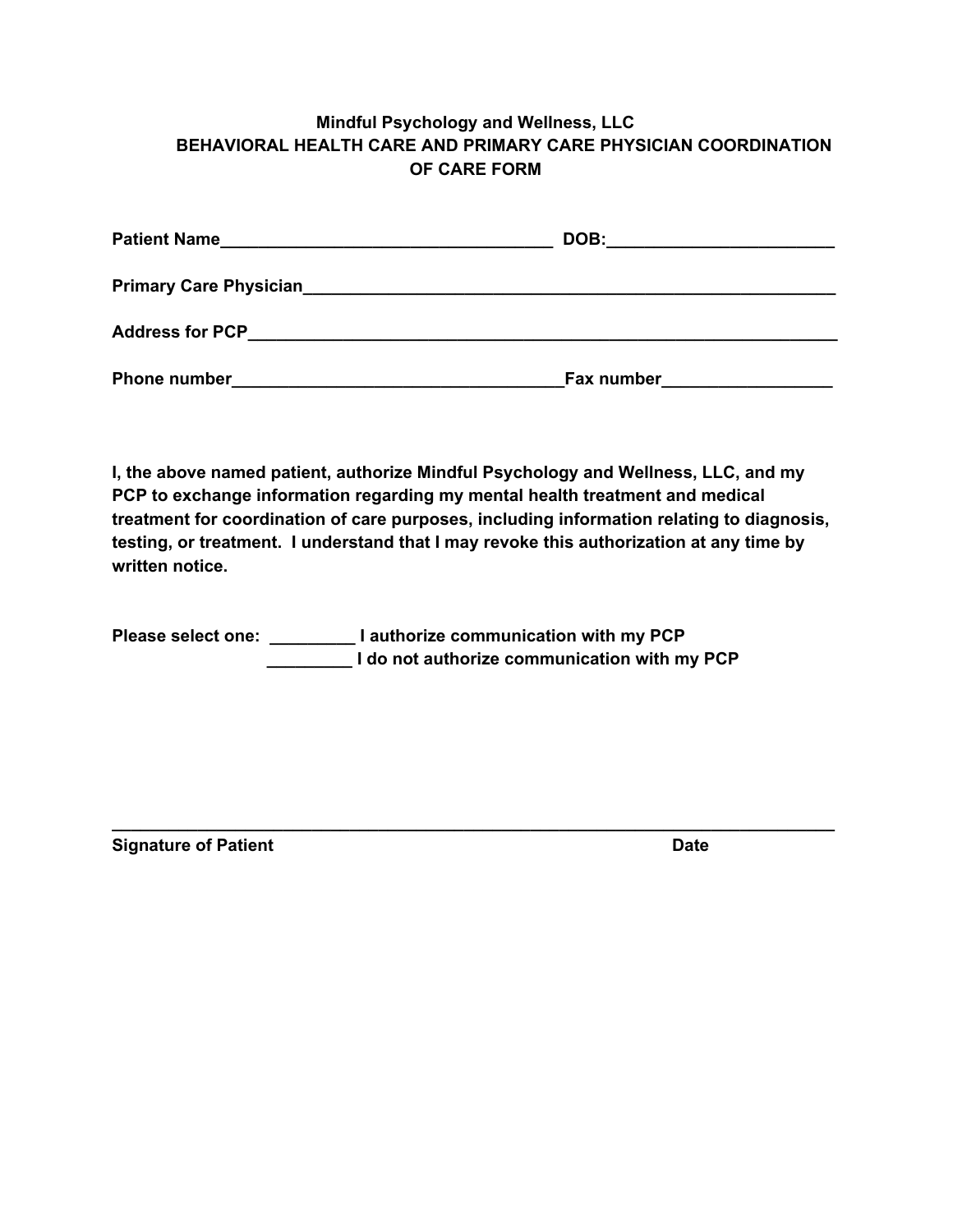## **Mindful Psychology and Wellness, LLC Fee Schedule/Cancellation Policy/Consent to Bill Insurance**

I understand that the current fee schedule at Mindful Psychology and Wellness, LLC is as follows:

Initial Evaluation \$250 Individual Full Session \$200.00 (extended) Individual Session 150.00 Family/Conjoint Session \$200.00

Mindful Psychology and Wellness, LLC, participates with Blue Cross and Blue Shield and other insurances. Fees will be adjusted according to our contractual arrangements. The above fee schedule applies for private pay and when the direct pay insurance benefits are exhausted. I understand and agree, that regardless of my insurance status, I am ultimately responsible for the balance of my account for all professional services rendered. Mindful Psychology and Wellness, LLC, may check on insurance to verify my benefits. However, it is my responsibility to understand how my co-pays, co-insurance, and deductible information applies to my cost, and to verify what services are covered or not covered. I will also let Mindful Psychology and Wellness, LLC know if there are any changes to my insurance coverage. **Copayments are due on the day of services rendered.** I understand that should I not provide my therapist with a minimum of 24 hour notice for not attending a session, I will be charged for that session. This charge is not covered by insurance benefits and is due prior to or at the next scheduled appointment. The cancellation policy is as follows: My therapist will charge for missed or late cancellations unless the appointment is rescheduled within the week of the missed session, if there is an opening in his/her schedule.

I give my consent to allow Mindful Psychology and Wellness, LLC to communicate with my insurance carrier any information necessary to process my mental health claim.

Accounts running a balance will be addressed promptly. Prompt payment of account balances is expected. In the event that a balance is not paid, the matter may be turned over to a collection agency.

 $\overline{\phantom{a}}$  , and the contract of the contract of the contract of the contract of the contract of the contract of the contract of the contract of the contract of the contract of the contract of the contract of the contrac

 $\overline{\phantom{a}}$  , and the contract of the contract of the contract of the contract of the contract of the contract of the contract of the contract of the contract of the contract of the contract of the contract of the contrac

Date **Date Patient Signature** 

Date **Parent/Guardian Signature (if minor)** Parent/Guardian Signature (if minor)

 $\overline{\phantom{a}}$  , and the contract of the contract of the contract of the contract of the contract of the contract of the contract of the contract of the contract of the contract of the contract of the contract of the contrac

Date **Date** Witness Signature

Other fee arrangement:  $\Box$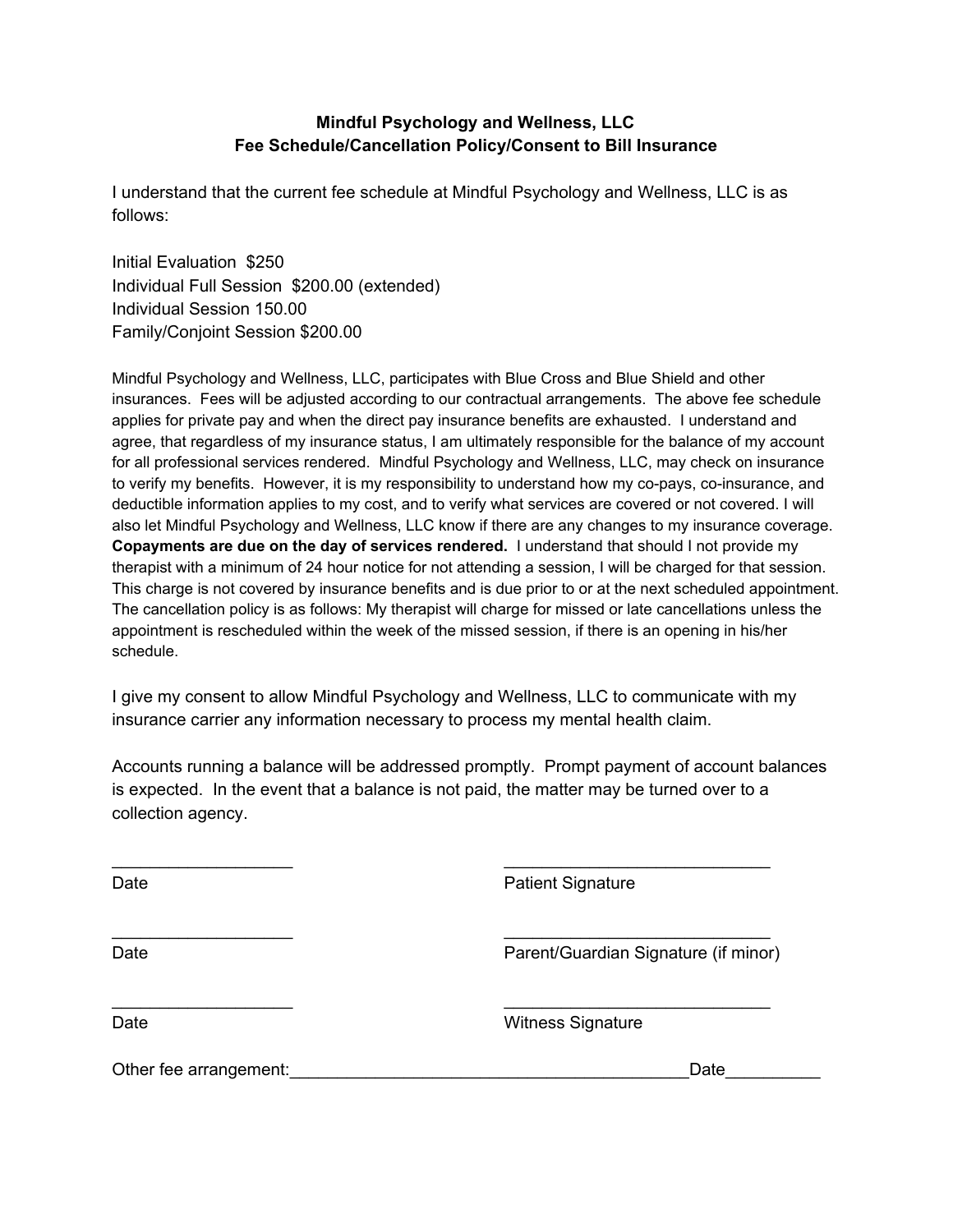# *Mindful Psychology and Wellness, LLC*

## **Acknowledgement of Receipt of Notice of Privacy Practices and Authorization to Contact by Telephone/Verbally in the Event of Breach of PHI**

By my signature below, I, the state of the state of the state of the state of the state of the state of the state of the state of the state of the state of the state of the state of the state of the state of the state of t that I have read a copy of the Notice of Privacy Practices for Mindful Psychology and Wellness, and upon my request I have received a copy of this notice. A copy of the Privacy Practices is available on the Mindful Psychology and Wellness website ([www.mindfulpw.com](http://www.mindfulpw.com/)).

Additionally, I authorize Mindful Psychology and Wellness, LLC to provide notice to me by telephone or verbally in the event of a breach of my protected health information (PHI) by Mindful Psychology and Wellness, LLC. Such conversation shall be documented by Mindful Psychology and Wellness.

Pursuant to the Health Insurance and Portability and Accountability Act of 1996 (HIPAA) Final Rule modifying the HIPAA Privacy, Security, Enforcement, and Breach Notification Rules, the verbal or telephonic notice provided to me pursuant to this authorization shall not simply be for the administrative convenience of Mindful Psychology and Wellness, LLC.

\_\_\_\_\_\_\_\_\_\_\_\_\_\_\_\_\_\_\_\_\_\_\_\_\_\_\_\_\_\_\_\_\_\_\_\_\_\_\_\_\_\_\_\_\_\_\_\_\_\_\_\_\_\_\_\_\_\_\_\_\_\_\_\_\_\_\_\_\_\_\_\_\_\_

Signature of Client (or personal representative) Date

-----------------------------------------------------------------------------------------------------------------

For office use only:

I attempted to obtain written acknowledgement of receipt of our Notice of Privacy Practices, but acknowledgement could not be obtained because:

- \_\_\_\_\_\_ Individual refused to sign
- \_\_\_\_\_\_ Communication barriers prohibited obtaining the acknowledgement
- An emergency situation prevented us from obtaining acknowledgement